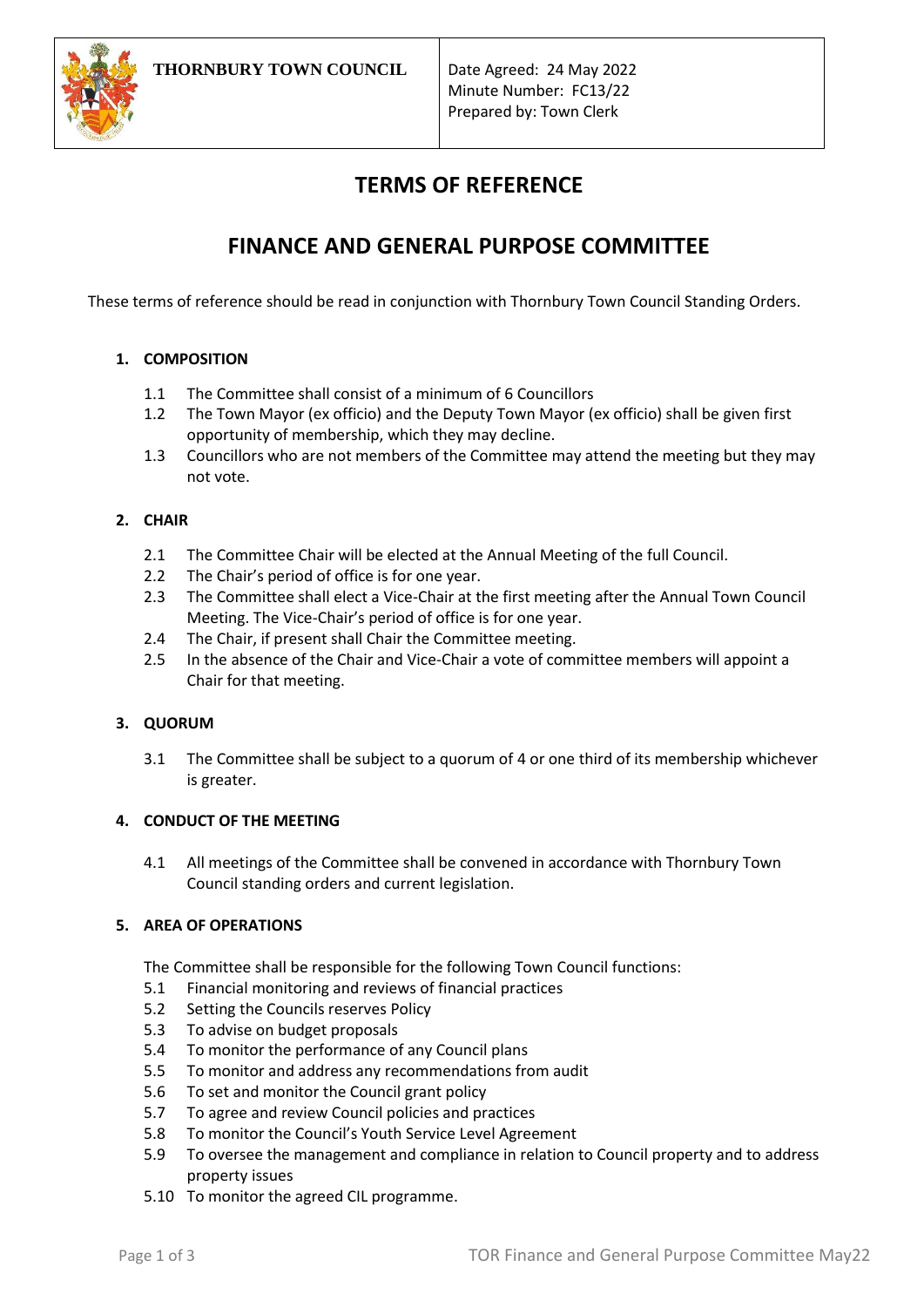### **6. POWERS AND RESPONSIBILITIES**

#### **Financial:**

- 6.1 The Committee may authorise expenditure in accordance with the budget and areas of operation approved and agreed by full Council.
- 6.2 Making recommendations to Council on any investigation or review into any of the areas of responsibility.
- 6.3 To advise the Council on budget proposals
- 6.4 To make a recommendation on the precept to be levied each year.
- 6.5 To review the long-term financial strategy of the Council with a view to advising the Council on funding of significant proposals.
- 6.6 To be responsible for monitoring all aspects of the financial administration of the Council.
- 6.7 To determine fees and charges for any indoor provision of services.
- 6.8 To procure adequate insurances to cover for all Council liabilities
- 6.9 To monitor the grant awarding process.
- 6.10 To receive and approve regular income and expenditure and reconciliation reports and to be responsible within the limits previously approved by the Council.

#### **Policies:**

6.11 To formulate, review and adopt Council policies.

#### **Property, assets and capital:**

- 6.12 To receive and action required management reports for Council properties.
- 6.13 To monitor the condition of Council properties and oversee any actions required, including requirements of the Council's property management strategy.
- 6.14 To oversee/ agree contracts to manage Council properties effectively.
- 6.15 To make recommendations as required on the future of Council property.

#### **Governance:**

- 6.16 To ensure that the Council is legally compliant in its statutory duties relating to health, safety and risk assessment.
- 6.17 To receive reports and consider actions required from any audit reports.

## **Youth Service:**

6.18 To monitor and review the Youth Service contract.

## **Information Technology:**

6.19 Oversee the ongoing development of ICT systems and equipment for the Council including the Council Website.

## **Other:**

- 6.20 To respond on behalf of Council to consultations relevant to the functions of the Committee.
- 6.21 To consider the financial implications of the Council's plans and to recommend to the council levels of expenditure in connection to them.
- 6.22 To consider and approve as appropriate requests from other committees to incur expenditure greater than already approved by the Council and also to consider any such requirement in respect of its own expenditure.

## **7. HEALTH AND SAFETY**

7.1 To satisfy itself that Health and Safety and governance procedures are being followed in relation to the Finance Committee remit.